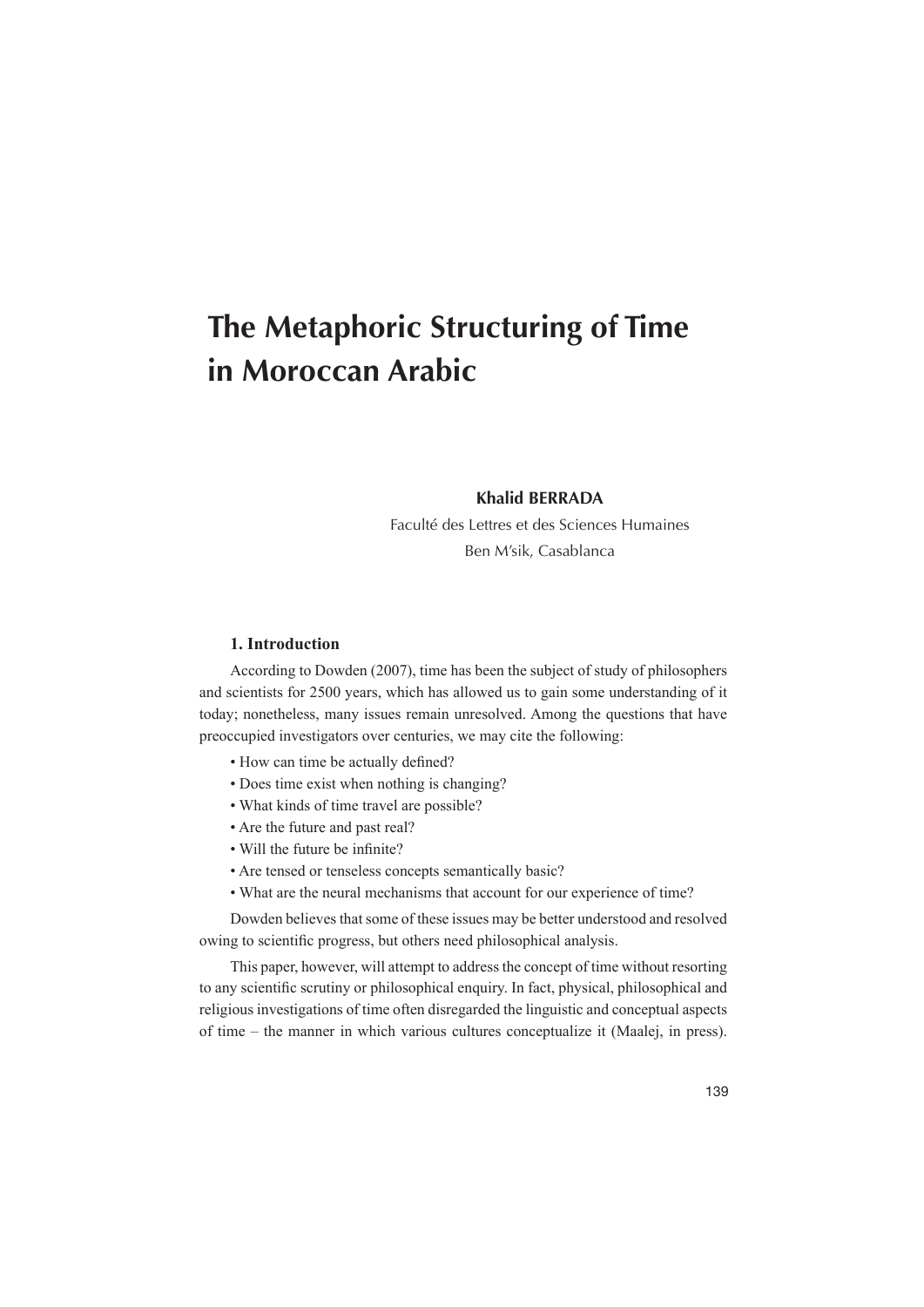In keeping with the new cognitive approach to metaphor, this paper examines how Moroccans, especially ordinary speakers of Moroccan Arabic (MA), understand time. To have an idea of how Moroccans understand time, we need, in fact, to study how this concept is structured in the language Moroccans use, MA. At this juncture, it is worth stressing that the MA collected data confirms that time is largely understood and expressed in metaphorical terms, as we shall have occasion to instantiate in the ensuing sections of the present paper. The same observations are pertinent with regard to Classical Arabic (CA), the high variety, some examples of which will be occasionally provided herein, especially for comparison purposes.

I shall adopt Lakoff and Johnson's (1980, 1999) theory of metaphor as a theoretical framework. Lakoff and Johnson have attracted our attention to the fact that in addition to the conscious and innovative employment of metaphors in literary. creative discourse, language users equally have resort to systematic metaphors, conventionally and quite unconsciously, in their everyday use of the language. These hackneved metaphors pervade the structure of human languages, and notwithstanding being conventional, they have not passed on to the realm of the literal. It is noteworthy that these linguistic metaphors are just manifestations or instantiations of conceptual metaphors, which can equally be manifested in other forms of human discourse, such as music (Dorin and Osthus, 2000) or pictures (Forceville, in press). These metaphors, according to Lakoff and Johnson (1999), structure our thought processes; they are fundamental to the way we think, for they enable us to consistently conceptualize some domains of our experience in terms of other domains of experience. They involve systematic cognitive mappings from the concrete, more delineated source domains are mappings are mappings are mappings are experience. These mappings are  $\alpha$ experientially motivated, and they result in what Lakoff and Johnson term conceptual metaphors, such as the mappings from the spatial source domain to the temporal target domain, some Arabic linguistic instantiations of which will be our major concern in the present paper.

In fact, Lakoff and Johnson (1999) have judiciously drawn our attention to the common observation that time is structured metaphorically across genealogically and geographically related and unrelated languages. The metaphoric conceptualization of time is a natural phenomenon reflected in the structure of many languages, and this stems mainly from the fact that as time is a highly abstract concept, we tend to understand our experience with it in terms of more concrete source domains that are more accessible to our comprehension in the surrounding physical and cultural environments. Thus, Lakoff and Johnson (1980, 1999) have found that time is lexicalized in English in metaphorical terms. Similar findings are reported by Manjani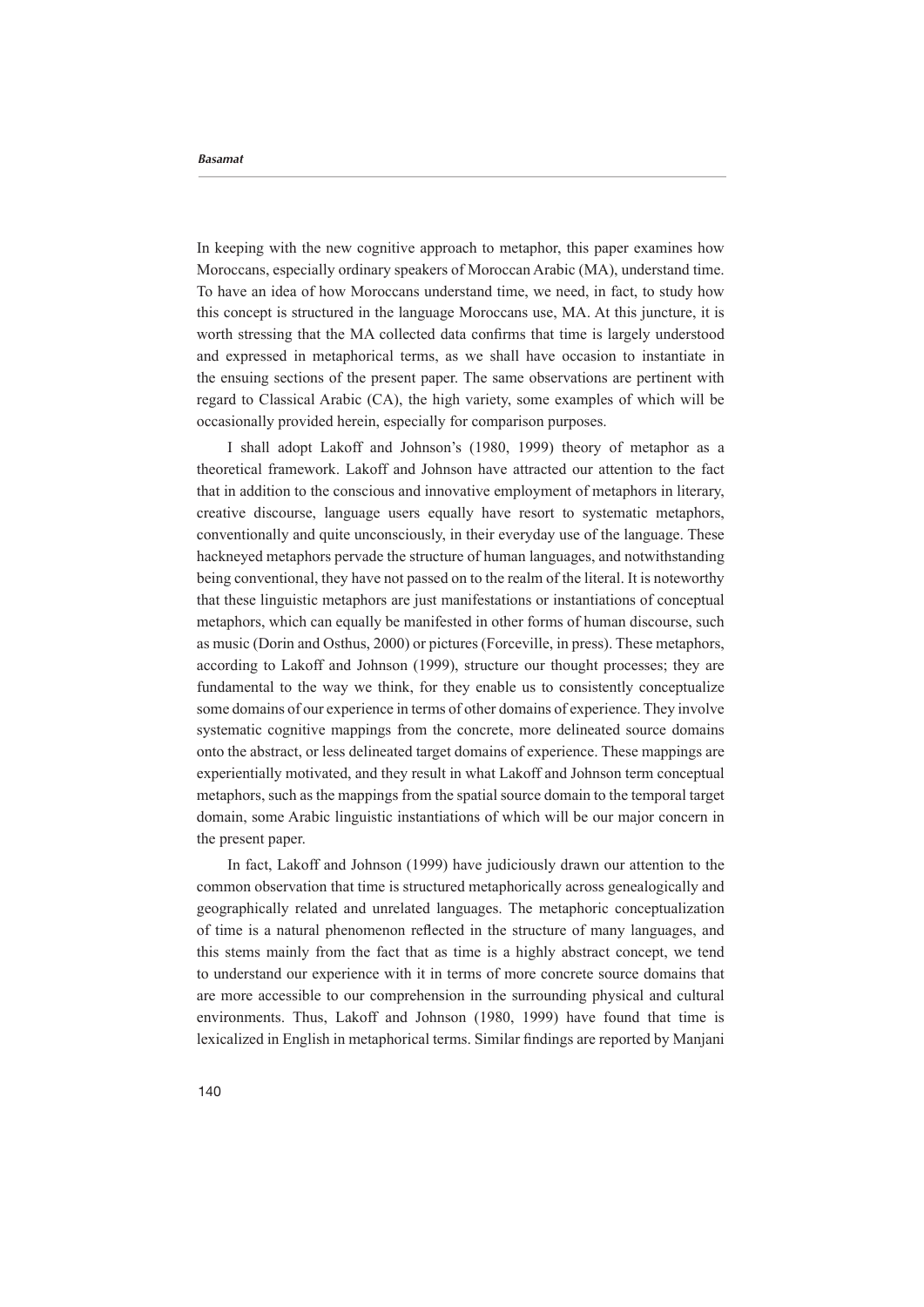(1997) for Hindi, Yu (1998) for Chinese, Engberg-Pedersen (1999) for Danish, Boroditsky (1999) for Mandarin, Shinohara (1999) for Japanese, Moore (2000) for Niger-Congo language, and Maalej (in press) for Tunisian Arabic. In this paper, I would like to examine how Moroccans understand time in terms of space, as well as how they conceptualize time in terms of a precious commodity. Finally, I will tackle some interesting examples which demonstrate how time is perceived and experienced anthropomorphically in MA.

## **2. The Spatialization of Time**

The spatialization of time is a noticeable phenomenon across many cultures, and this is clearly reflected in the languages they use (cf. Boroditsky, 2000). Clocks and watches, which are commonplace nowadays, are an evidence of the way people tend to conceptualize time in terms of space, and they are long preceded by other devices adopted in various cultures to measure time in spatial terms such as sundials, hourglasses, water clocks, and candles. Bolinger (1980:41) rightly observes that "one of the most sweeping of the imaginings inherited from the childhood of the race is the metaphor of space applied to time." Thus, we measure time:

- 1. gendek lweqt kter / qell (MA)
- 2. laðayk waqtan ?aktar/ aqall (CA)

You have more/less time.

- We also locate happenings in it, by conceptualizing it as a container:
- 3. fçašriyyam (MA)
- 4. fi çašrati ?ayyamin (CA)
- in ten days (time)
- $5. f$  essay $f$  (MA)
- 6. fi ssayf  $(CA)$ 
	- in summer

We equally refer to it in terms of dimensions – the temporal concept of duration being perceived in terms of length:

- 7. dewwezti weqt qsi:r/twi:l (MA)
- 8. ?istaRraqta waqtan tawi:lan/ qasi:ran (CA)

You have spent a long/ short time.

9. l?ižtimaς kan twi:l

The meeting was long.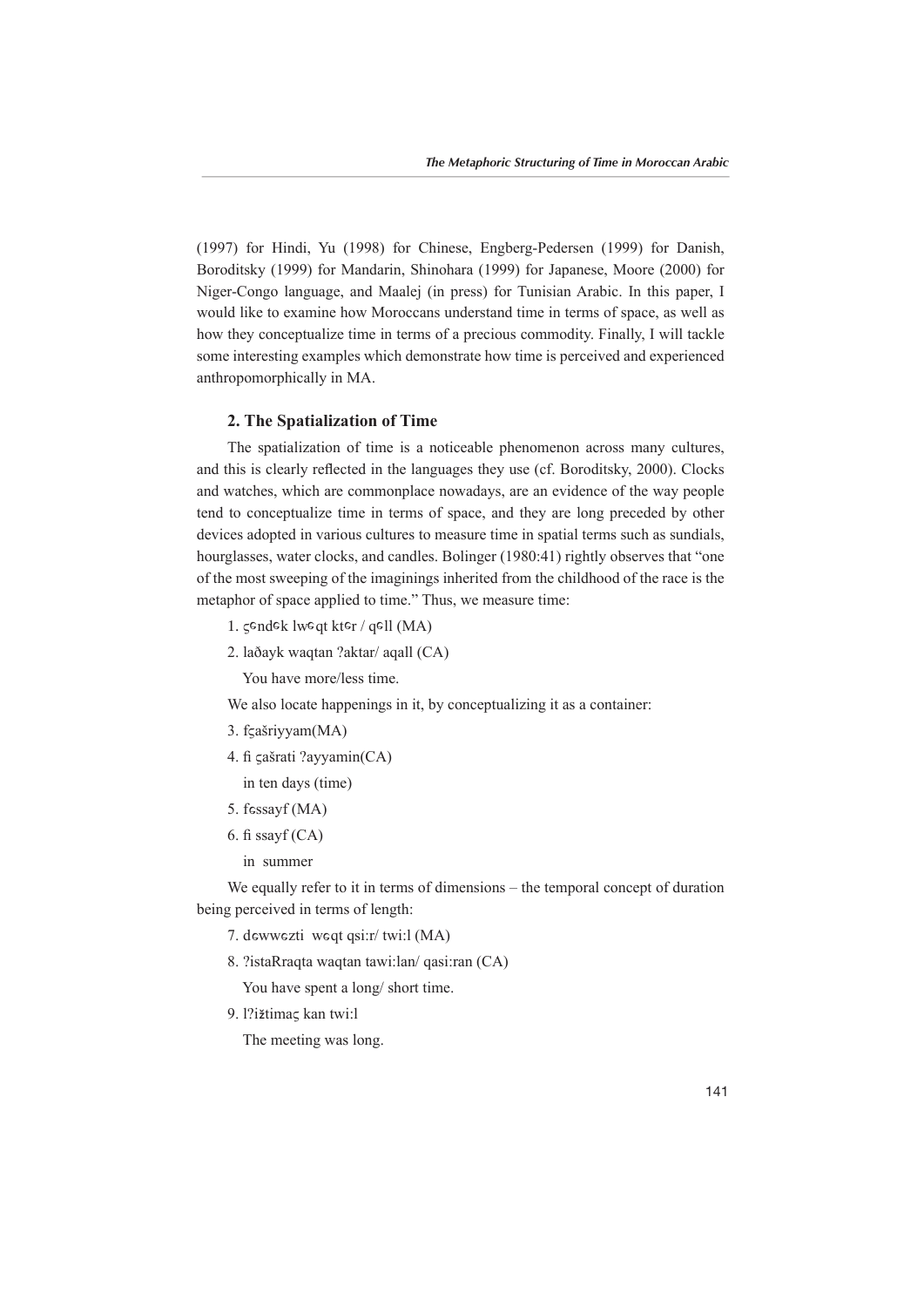10. Ih e fla kant qsira

The party was short.

Time is also depicted as an object or being moving in space, and it may be drawing near or departing.

11. lmtihan qarrab

(The time of) the exam is approaching.

12. Radi yži wahd lw qt lw ld ysi bbah

There shall come a time when the child will disobey his father.

13. mša <sub>5</sub>lih mjest

Time has gone (away from) him.

14. mša dalelw qt likunti katçraf

The time you were used to has long gone.

15. w e mšat yyam wžat yyam whuwwa matbeddalš.

Some days have gone and other days have come, but he has not changed.

The conceptualization of time as a moving object is more specific in  $(16)$ , where time is viewed as a vehicle, transporting people, and leading them to a certain destination.

16. maçraft had lweqt fayn Radi bina

We just don't know where time is leading us.

Analogously, time is conceptualized in terms of different levels of motion depending on our psychological states. When we are having a hard time, time seems to linger, to move very slowly, or even to stand still, as in  $(17, 18,$  and 19); however, pleasant time seems to elapse by very quickly, as in (20 and 21). This is clearly expressed in the English proverb "pleasant hours fly fast." Consider:

17. lweqt tgul makayzidš

It is as though time is not moving.

- 18. lweqt tgul makaymšiš
	- It is as though time is not going.
- 19. lweqt tqi:l
- Time is heavy (i.e. too slow)
- 20. lweqt kay<mark>žri</mark>

Time is running.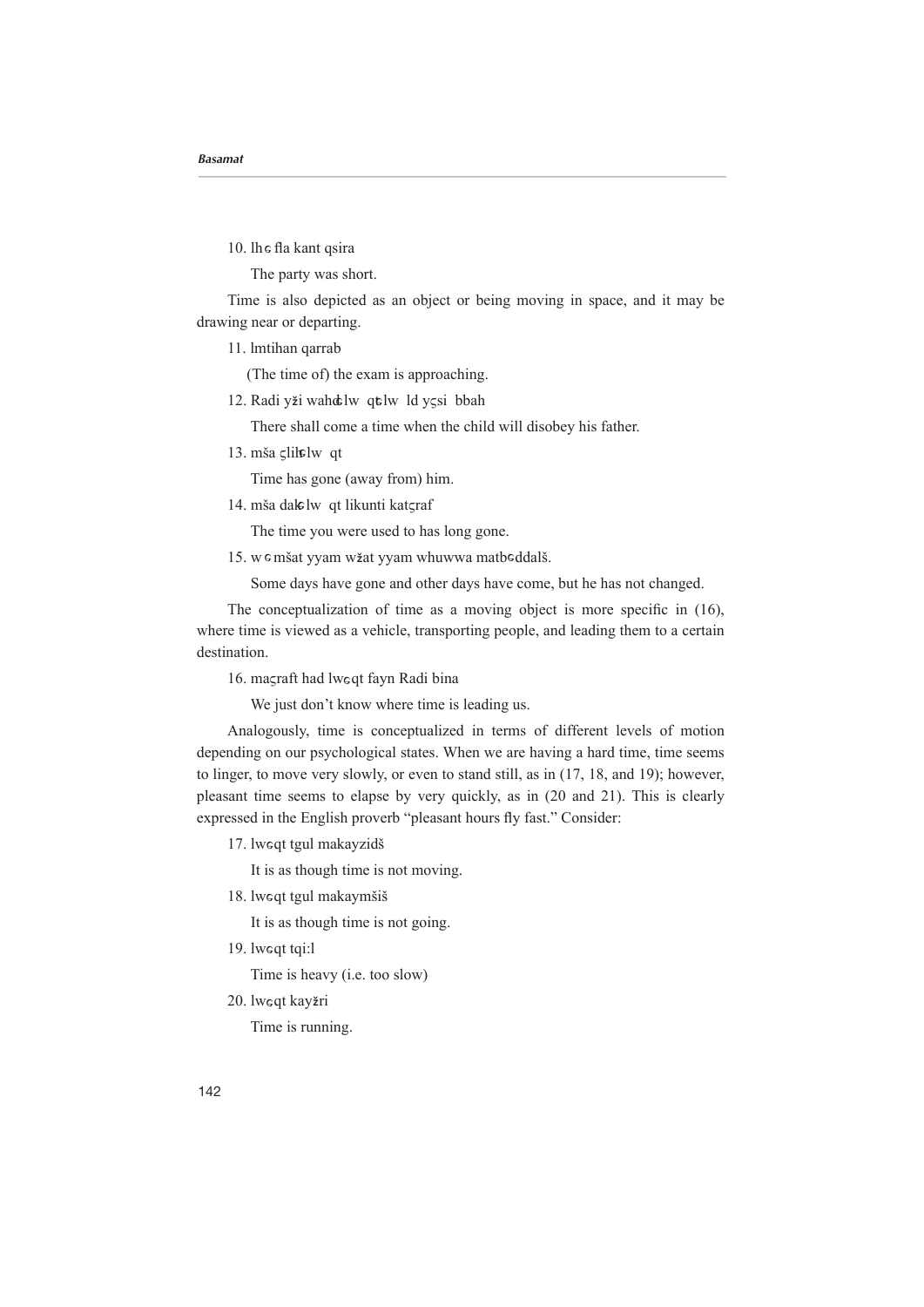21. Iwe qt kaytir

Time is flying.

More innovatively, we sometimes hear:

22. lweqt kayferfer

Time is flapping its wings.

Here the rapidity of time is depicted via the image of a bird flapping its wings. It may be considered as a poetic way for referring to the swift passage of time. In fact, innovative language users exploit the conceptual metaphor TIME IS A MOVING OBJECT by coming up with linguistic metaphors that may appear strikingly innovative, yet they are clearly subsumed under the above-mentioned conceptual metaphor. Hence, we can sense the validity of Lakoff's (1993) proposal that the study of poetic metaphors is an extension of the study of conventional metaphors. Shakespeare, for instance, when imparting his experience of temporality, represented time fancifully as an object that 'travels in divers paces with divers persons', in boredom 'it stands still', in laughter it 'gallops' (cited in Howe, 1987:5-6). These linguistic metaphors, innovative as they may appear, do not seem to pose any difficulty of interpretation, notably because they do not depart from the conceptual metaphor about time as an become conventionally has that may move slowly or quickly, a metaphor that has conventionally become part of the conceptual system of many cultures, including the English culture.

A similar innovative metaphor illustrating this conventional conceptual metaphor of time as a moving object may be extracted from the Holy Our'an:

- 23. wama: ?amru ssa:cati ?illa kalamhi Ibasar ?aw huwwa ?aqrabu
	- And the matter of the Hour (of Judgement) is as the twinkling of an eve, or even quicker. (sura  $16:77$ ) (Yussuf Ali's translation)

The quotation above demonstrates the existence of the conceptual metaphor TIME IS A MOVING OBJECT in the Holy Our'an, which reflects the Arabic language that was used more than fourteen centuries ago. The verse above reminds us that the life to come is not remote in time. Far from being a distant appointed time, it will come more swiftly than we believe. (For similar examples, see suras  $12:107$ ,  $22:55$ ,  $33:63$ , 42:17, 46:35, and 44:66).

The Holy Our'an also makes reference to time not simply as a moving object, but as measurable in terms of space. Consider:

24. hal ?ata: çala l?insa:ni hi:nun mina ddahri lam jakun šaj?an mavku:ra

Has there not been over Man a long period of time, when he was nothing - (not even) mentioned? (sura  $76:1$ )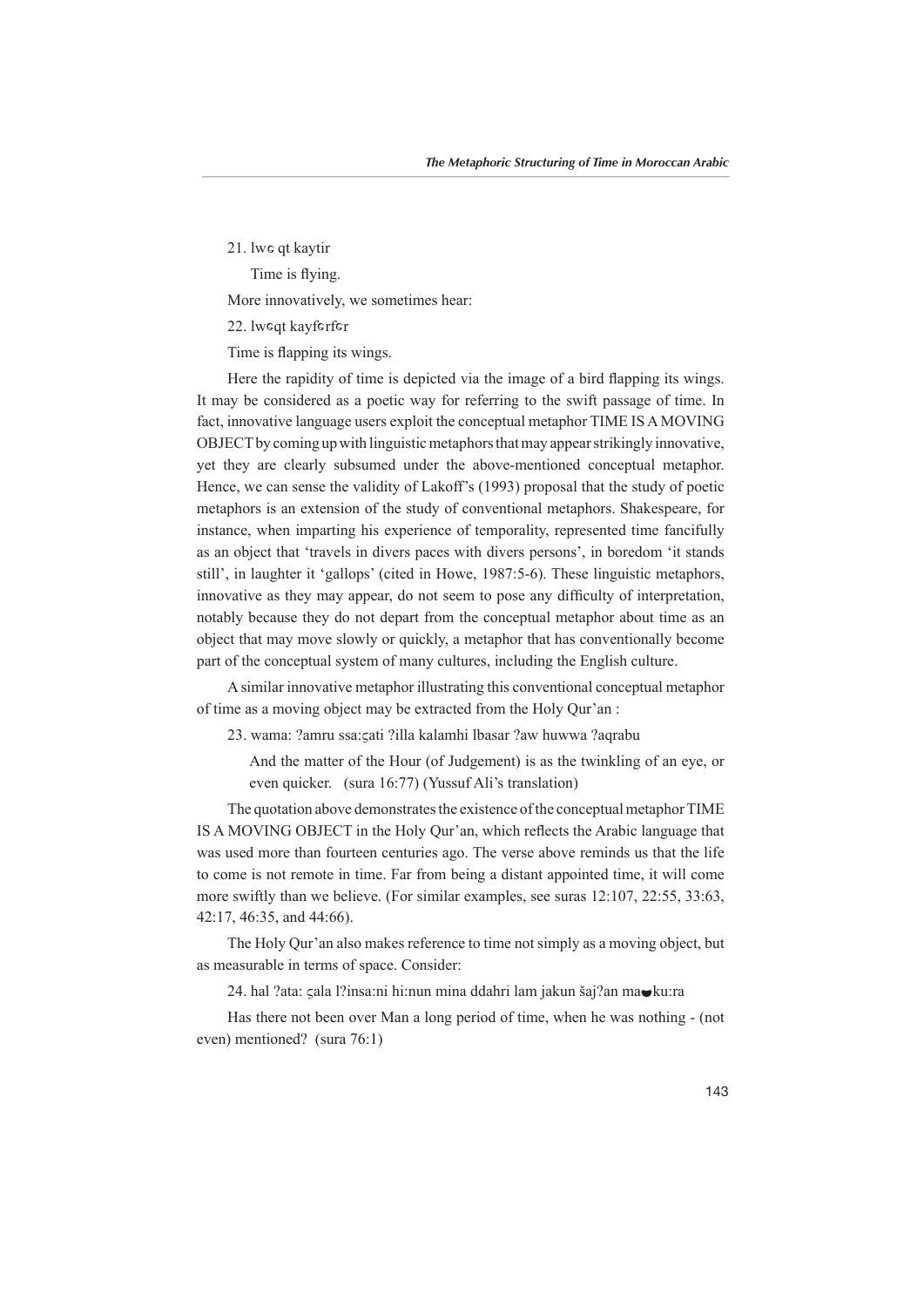25. ?iqtarabati ssa:catu

The Hour (of judgement) is nigh. (sura  $54:1$ )

The Hour of judgement is drawing near. Time is perceived in terms of space, a short distance. In this respect, Ibn Kathir  $(1995, Vol. 4: 262)$  adduced a Hadith; on the authority of Sahl Ibnu Saad, the prophet said "I was sent to you and the Hour (of judgement) is like this." The prophet, peace upon him, then attracted his audience's attention to the small space between two fingers.

Time, moreover, has a metaphorical orientation structure across many languages (Lakoff and Johnson, 1999). The past, present, and future are conceptualized in a three-dimensional space. Thus, the present is metaphorically conceptualized as the location of the observer, and the future is understood in terms of the space in front of the observer:

26. geddamk lweqt baš tražes lle mtihan

You have time in front of you to revise for the exam.

The past is metaphorically mapped as the space behind the observer, as in:

27. xelli lmadi murak wsir lgeddam

Leave the past behind (your back) and go forward.

lu<u>h</u> kulši mur dehrek, wefte<u>h s</u>ef<u>h</u>a <mark>ž</mark>di:da

Throw everything behind your back, and turn a new page.

 $(i.e., let bygones be bygones.)$ 

The spatial expressions used in this section with respect to the lexicalization of time in Arabic (MA and CA) and English may be literally translated into other languages and be perfectly meaningful, for they also reflect the way we conceptualize time across many cultures. Being pervasively used to talk about time, these expressions seem to be constitutive of this concept, for they are the ordinary ways at our disposal to refer to and categorize our experience with time. Time is conceptually grounded in space. and many languages simply mirror this fact. Casasantos and Boroditsky (2003) have equally provided non-linguistic evidence through some psychophysical experiments to support this common observation. Their laboratory results demonstrate that "people rely on spatial information to estimate time," and "spatial representations subserve temporal representations" (p. 216). Nevertheless, more laboratory experiments are needed to validate their findings, based on non-linguistic data. Moreover, the recurrence of spatial expressions to talk about time across related and unrelated languages should by no means warrant the postulations that they are universal, for this claim awaits empirical validity. To my knowledge, investigators have not attempted to conduct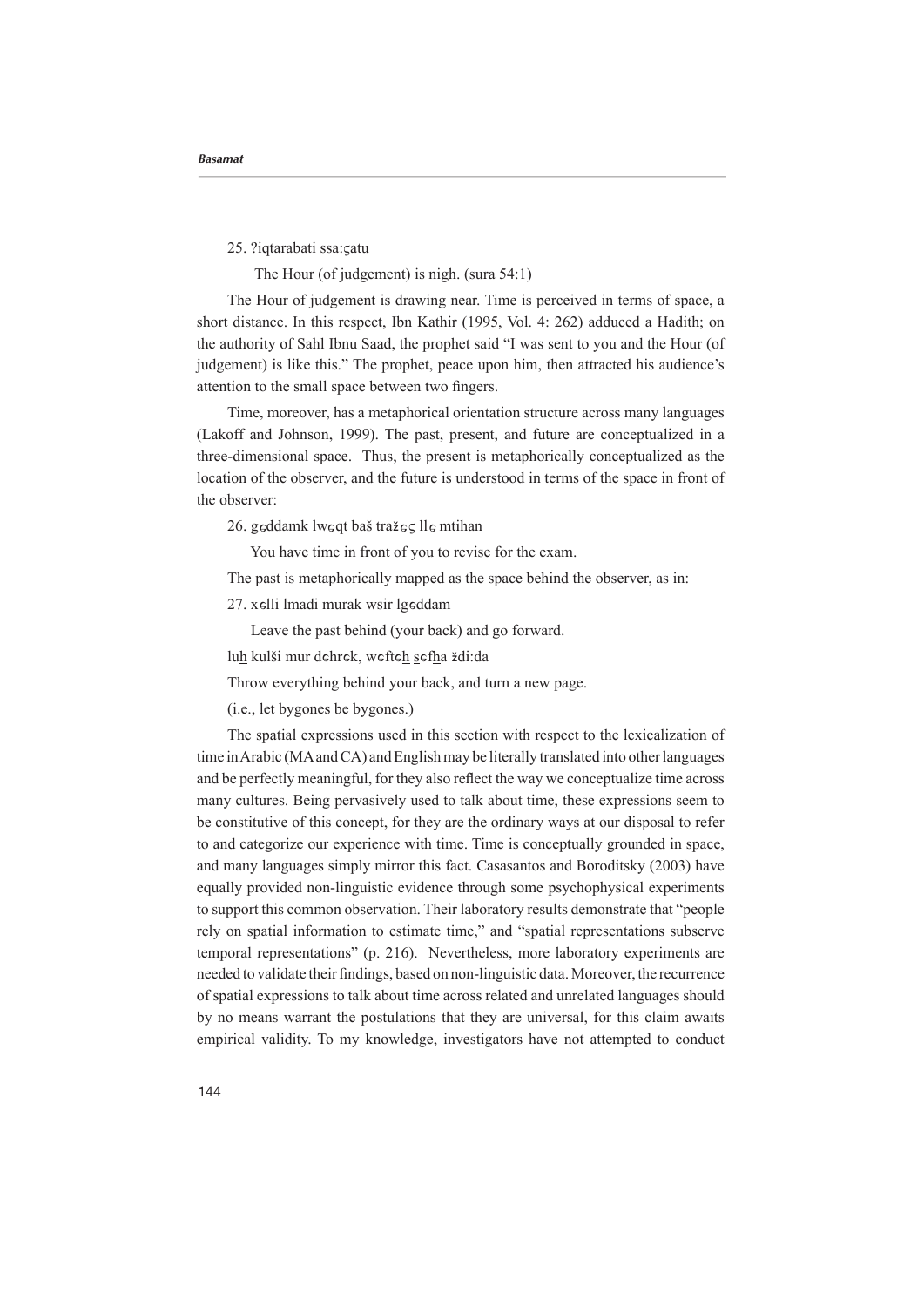large scale cross-cultural studies to examine the various conceptualizations of time across a large number of unrelated languages.

## **3. Time is Money**

In what follows, we shall be dealing with another reific metaphor of time, which conceptualizes time as something precious that can be rapidly used up. Lakoff and Johnson (1980, 1999) propose the conceptual metaphor TIME IS MONEY, which *includes two subcategories: TIME IS A RESOURCE and TIME IS A VALUABLE* COMMODITY. They contend that these three conceptual metaphors form "a single system based on subgategorization." In our culture, money is a "limited resource" and limited resources are "valuable commodities". Therefore, these relationships of subcategorization characterize a logical relationship of entailment between the metaphors: **TIME IS MONEY** entails that **TIMES IS A LIMITED RESOURCE**. which entails that time is a *VALUABLE COMMODITY*. In fact, this system based on entailment and subcategorization proves that metaphors are not just matters of subjective imagination; they also involve aspects of logical reasoning  $-$  hence the Experientialist view of metaphor as "imaginative rationality" (Lakoff and Johnson, 1980:193).

Lakoff and Johnson stress that these three conceptual metaphors reflect the way modern industrial societies conceive of time. TIME IS MONEY (TM) structures our daily activities with time in many respects. It is experienced as something that can be spent profitably, invested, saved or squandered. Thus, we find systematic examples of the sort:

I have to *budget* my time. I spent too much time on that. I've *invested* a lot of time on this project. *Proudon't use* you time *profitably* That mistake resulted in a *considerable* loss of time. Lakoff and Johnson  $(1999:164)$ 

This manner of conceptualizing time is common across many unrelated cultures. including the Moroccan one, yet it is not universal (cf. Lakoff, 1987: 209). Examples, of this metaphor abound in English to the extent that language users do not perceive its metaphoric character and hold it as part of "an objective characterization of what time 'really is'" (Lakoff, 1987: 209). This is based on the experiential ground that we often gain or pay money according to the amount of time spent. For instance, wages are paid by the hour; we have to pay for the exact amount of time spent on telephone calls, etc.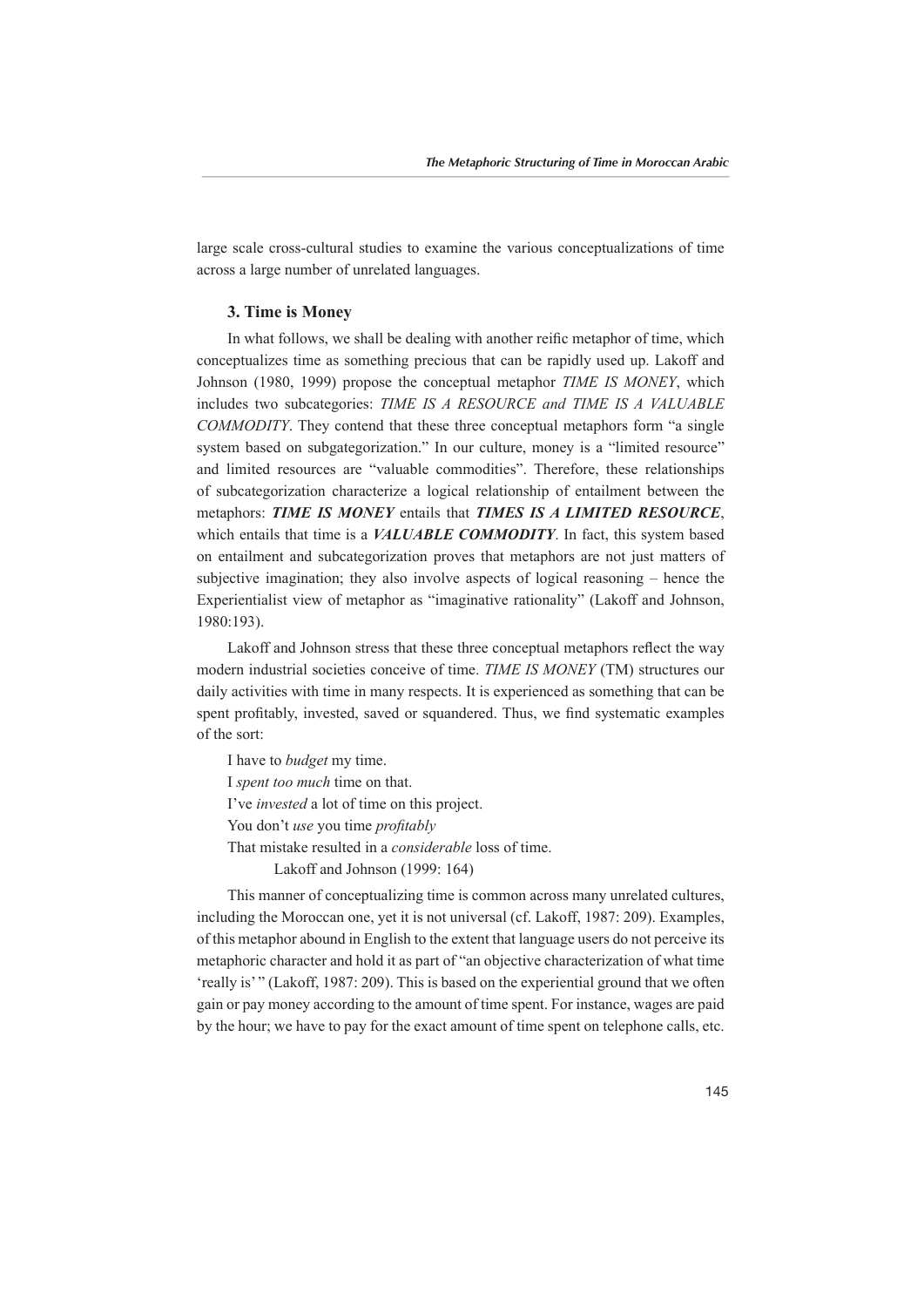Time is also conceived as a limited resource  $(LR)$ , which is used up rapidly. We speak of running out of time, or not having enough time. Moreover, time is understood as a valuable commodity  $(VC)$ ; we are said to give time or to lose time. To illustrate these conceptual metaphors, we may cite the following examples from MA:

29. kay eqtas ed sla lw eqt (TM)

He saves time (in the sense of economizing).

30. kaydiyyaç lweqt fšella yliq (TM)

He squanders time in trivial matters.

31. kayweddaf weqtu felmasa?il litgu:d gli:h b ennafg (TM)

He invests his time in profitable affairs.

32. deyyaç bezzaf dyal lweqt mni kan mrid wdaba kajhass belli lweqt makafiš baš ydir š<sub>s</sub>Rlu m tqun lw sqt kaytir (TM and LR)

> He wasted a lot of time when he was ill, and now he feels that the time left is not sufficient for him to do his work properly, (since) time flies.

33.  $\zeta$ and $\zeta$ k ši w $\zeta$ qt zayd (VC) or (LR)

Have you got any time left?

34. yemkalli nnaxud šwiyya m n weqtek (LR)

Can I take a bit of your time?

35. ?istanfadtu w eqti (LR) (CA)

I used up all my time.

36. mšali gaelweqt (LR)

I lost all my time.

37. maeanduš lweqt ma jestik(LR)

He doesn't have the time to give you.

Most of these expressions about time are not perceived as metaphoric. They are the normal everyday expressions available in the language to refer to the importance and value of time, and to reflect the quantification of work in terms of  $time - a$  common practice in companies. Yet these expressions presuppose conceptual metaphors we are scarcely conscious of in our daily interactions with language. This essentially emanates from the fact that these linguistic examples have become the normal conventional expressions that reflect our experience with and comprehension of time. But with a little reflection, one may be aware of the metaphorical nature of this abstract concept.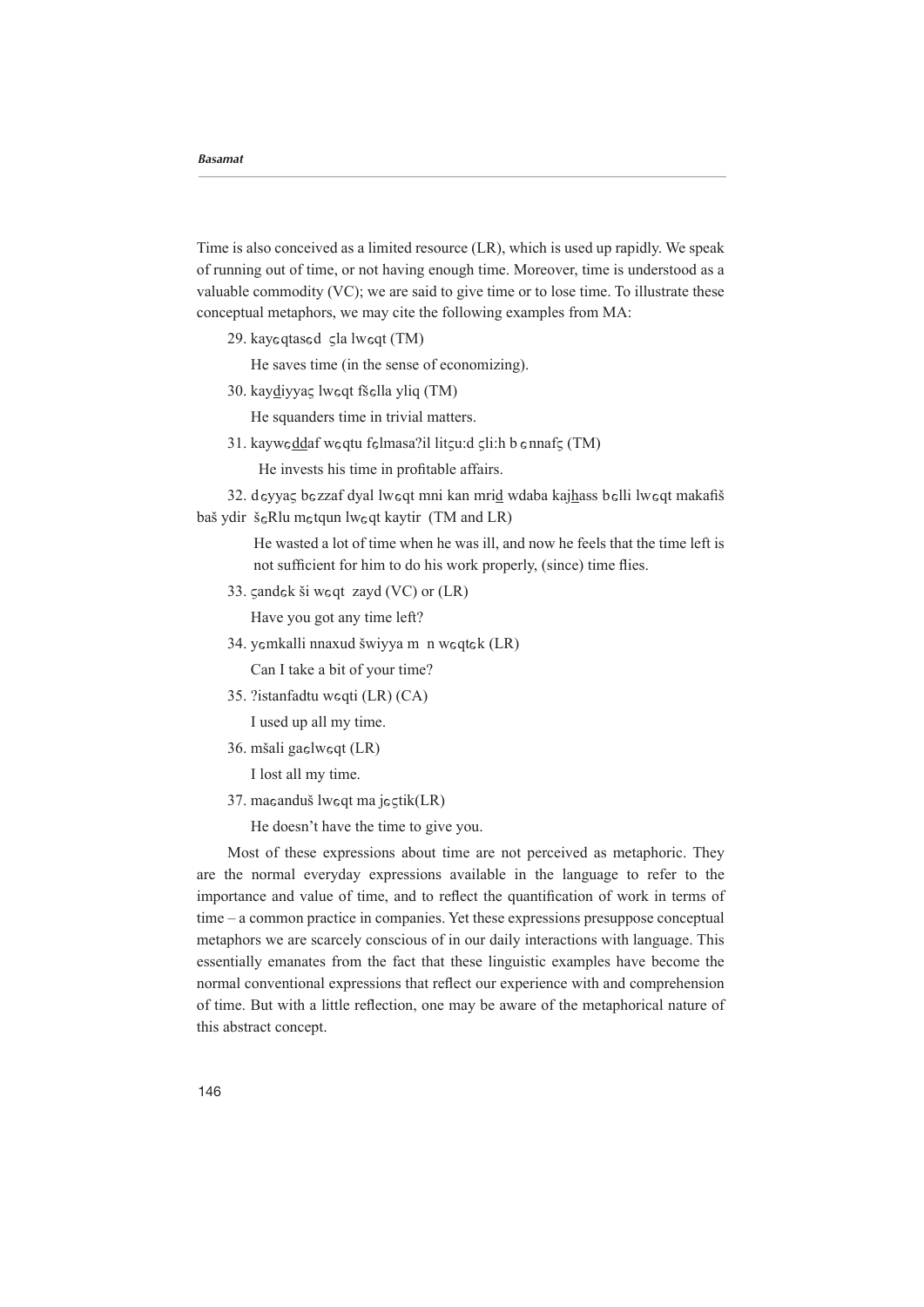In fact, the linguistic examples above demonstrate that, not unlike many cultures, Moroccans conceive of time as a valuable commodity and a limited resource. Yet it is worth stressing that some MA linguistic instantiations of these conceptual metaphors of time do not prove to be readily translatable across other languages. This is equally true even with regard to a variety that is close both geographically and genealogically to MA. In Tunisian Arabic, according to Maalej (in press), time is not conceptualized as a resource that can be invested; thus (29) will not necessarily make sense in Tunisian Arabic. However, unlike Moroccans, Tunisians conceive of time as a commodity that can be lent:

38. sallafni šwiyya min waqtik (TA)

Lend me some of your time. (Maalej, in press)

This conceptualization of time is not instantiated in MA; moreover, my informants do not deem it to be even potentially valid in MA.

Thus far, we have dealt with MA instantiations of time in terms of space as well as in terms of a valuable commodity. We have noted that our conceptualization of time is largely metaphorical in nature. We understand time in terms of motion and space and we think of it as something that can be invested, given, and saved, or that can run out. It is hard to think or talk about time without resorting to these metaphors, which are largely constitutive of the way we experience time. In the next section, we will be concerned with some interesting Arabic expressions reflecting the conceptualization of time in terms of a person.

### **4. The Personification of Time**

Personifying or anthropomorphic metaphors are included by Lakoff and Johnson  $(1980: 33)$  under the rubric of ontological metaphors. But they are more elaborate extensions of ontological metaphors, since they further particularize the physical objects or entities as being a person. That is, non human abstract or concrete entities are depicted as if they were really endowed with human characteristics. Consider, for instance:

39. buseffir kajtsara fkul qent (MA)

Jaundice is strolling everywhere.

This disease, which is due to the excess of bile, a liquid secreted by the liver, is very pestilential. This contagious disease is lethal; it is responsible for the death of many people in Morocco. The above-mentioned example depicts this disease as an abhorrent enemy ready to pounce on people; it is an insidious enemy.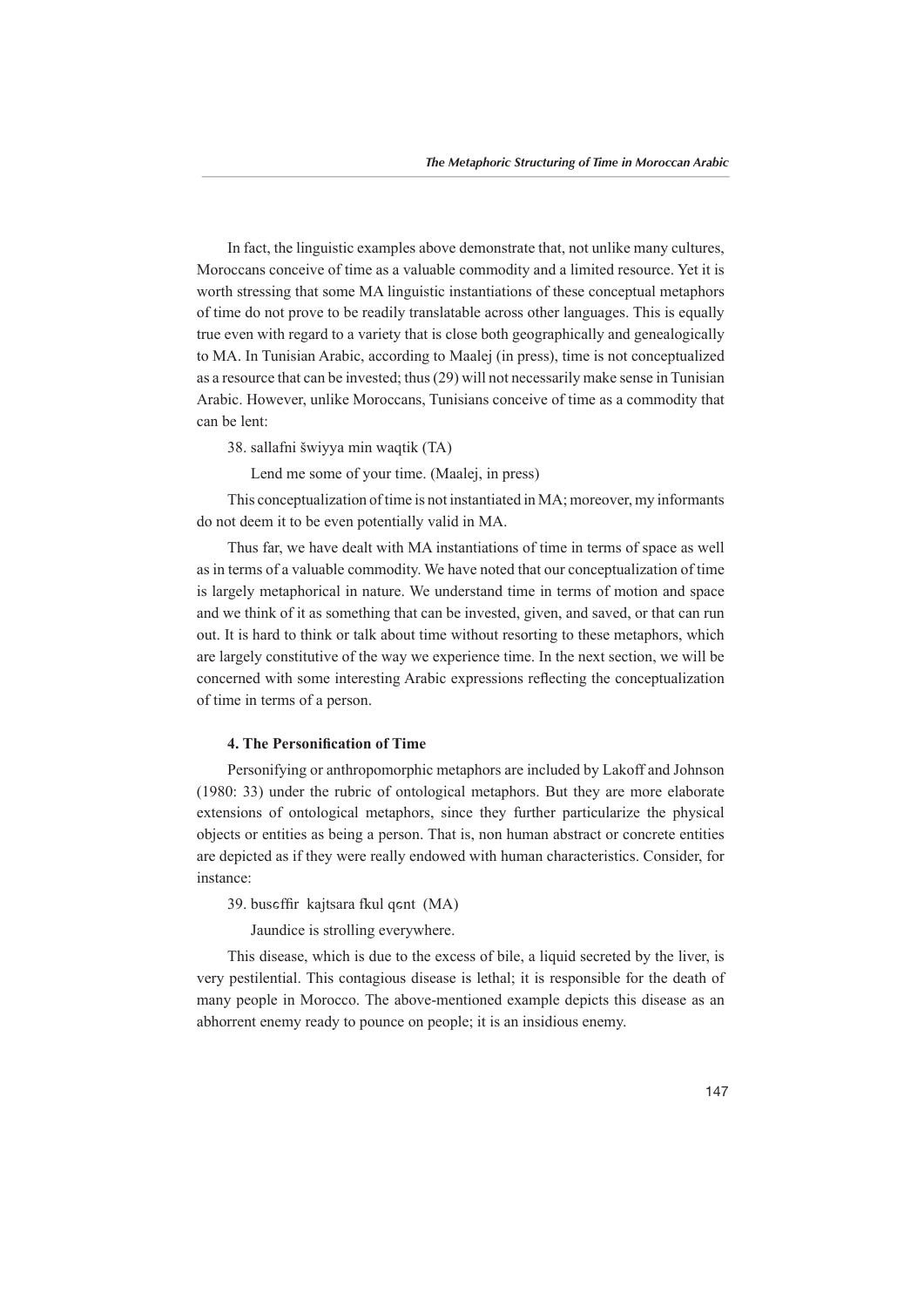Quite often, we have recourse to the personification device without even being aware of it, as in:

40. Ibuta bRat tgulha (MA)

The bottle (of gas) wants to say it.

(It is about to run out.)

41. hreb ngas men gajniyya (MA)

Sleep ran away from my eyes.

Equally, personification is an important means for the poet to convey his ideas by strikingly novel and vivid images. Al Mutanabi – a very articulate and renowned poet who appeared in the renaissance of the Islamic civilization in the tenth century  $\sim$  does not see fever as being due to microbes or viruses that attack the body, raising its temperature, but he fancifully personifies it as an undesirable guest, in the following lines, extracted from a long poem of his:

42. waza:?irati: ka?anna biha: haya:?un (CA)

falajsat tazu:runi: ?illa fi ddala:mi

badaltu laha lmata:rifa walhaša:ya

faça:fatha wa ba:tat fi cida:mi

?abinata ddahri çindi kulla bintin

fakayfa wasalti ?anti mina zziha:mi

(cited in El-Jarmiti and Amin  $(1951:13)$ )

My visitor is as if shy.

She visits me only in the darkness.

I provided beds and blankets for her.

But she disliked them and slept in my bones.

Daughter of fate, I have many daughters,

So, how did you manage to come from the crowd?

In these lines, the poet considers fever as "the daughter of fate" in order to convey the impression that it is a very loathsome and irresistible enemy. Fate in the Arabic culture has been considered as the most repugnant enemy to Man, as we shall see .below

It is worth stressing in this respect that there is a conflation of time and fate in Arabic. The two concepts are so intertwined that it is often difficult to discriminate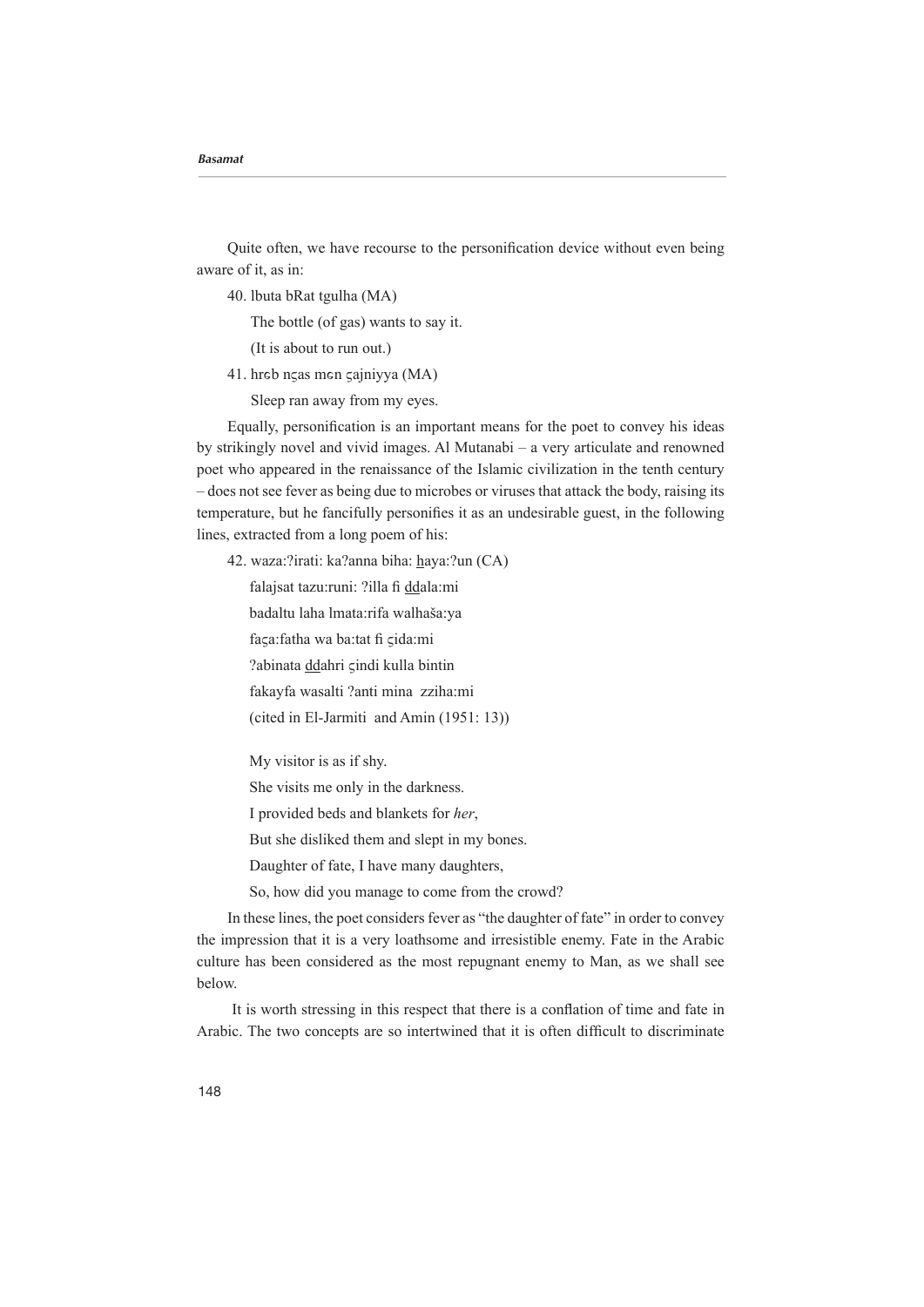them, for they tend to collocate interchangeably especially in MA. In fact, the CA referring expression for time ( $azzama:n$ ) is the expression that is commonly used in MA to refer to fate (zzma:n). In MA, there is a very rich number of metaphoric expressions that personify this abstract concept and that show how our conceptions of fate are mirrored in the language we use daily. In fact, fate is often depicted as an animate being much stronger than us, and so powerful that hardly anyone is believed to remain unscathed by his mighty sway. Fate, therefore, is abhorred, for it is often believed, especially in periods of draught, food shortage and economic crisis, to be beyond us, and we seem but tiny specks utterly vulnerable to his blows. All these experiences and beliefs of Moroccans about the nature of fate are metaphorically reflected in the language of our everyday, mundane interactions.

Thus, we are engaged with fate/ time in all sorts of matches, including violent combats, as is shown from the following examples:

43. serçu zzeman

Fate defeated him (in wrestling).

44. kaytsareς m<mark>ça lweq</mark>t

He is wrestling with time.

45. Relbu zz eman

Fate won him.

46. ?axuti šneq slijja zzema:n / ra ddu lehmer šasl ela lmusakin

Brothers! Fate/time has strangled me. The red light is indeed lit on the poor.

("Red light" symbolizes danger".)

47. zzeman kajefra<mark>ç fih kif b</mark>ça

Fate/time is destroying him as he pleases.

48. lahu zz man fettu:š

Fate/time kicked him to the touchline.

 $(i.e.,$  fate made an outcast of him.)

49. zzeman kaj<mark>žri</mark> elih

Fate/ time is running after him.

50. qehru zzeman

Fate vanquished him.

51. Relbu çeman Ottman won him.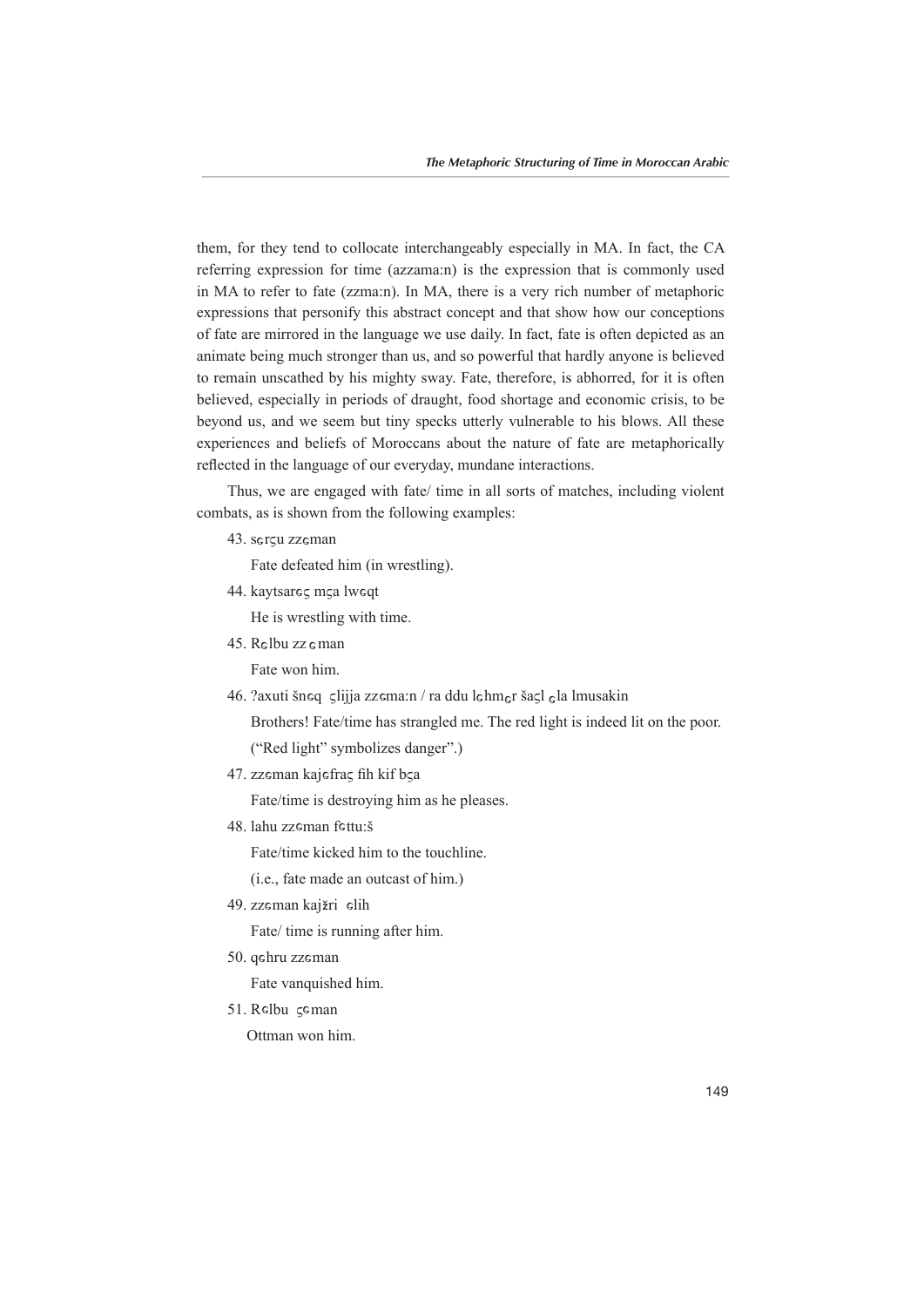(Here fate/time is given a proper name normally assigned to a person.)

52. zzeman kaježri bina lhawiyya

Fate is precipitating our downfall.

(Fate/ time precipitates us to the chasm/ bottomless pit.)

53. gyit manqawem / walakin zzeman hl kni

I resisted for a long time, but fate wiped me out.

Fate, moreover, is depicted as a pitiless and deceitful being. He should never be trusted, for *he* changes his mood very rapidly – due to *his* protean nature – and alters the status of a person in no time.

54. zz e man makaj e rhamš

Time has no mercy on us.

55. ra:h le r<u>d</u>  $\zeta$ e tšana / whad l<u>h</u>ala zz eman fr edha  $\zeta$ lina

The soil is thirsty, and this situation is imposed on us by fate/time.

56. ha:kku zz e man kilg e nfud / bla r e hma ble šafaqa

Fate/time scrapes him pitilessly like a hedgehog.

Some people eat hedgehogs, but they have to scrape them against something solid in order to remove their spines before ultimately killing them for being cooked. mentioned utterance, the speaker extends this experience, which these wretched This is believed to cause the utmost degree of suffering to hedgehogs. In the aboveanimals are submitted to, to apply to the suffering imposed on Man mercilessly by time.

57. zzenan Reddar /llah jxarr eina men dar lçajb bla çajb

Time is perfidious. May God let us leave this house of shame (i.e., the earthly life) without shame?

58. ?inna zzama:na ςaduwwun fi: θijja:bi sadi:qin (CA)

Time is an enemy in the garments of a friend.

59. farra? mabinna li:hi zzama:n

Why did time separate us? (extracted from an Egyptian song)

60. m e n y e zraç ššar <u>jhs</u> e d e waqbu / wkijj e t lli ytiq b e zz e man

He who sows evil shall harvest its consequences, and damned is he who trusts time.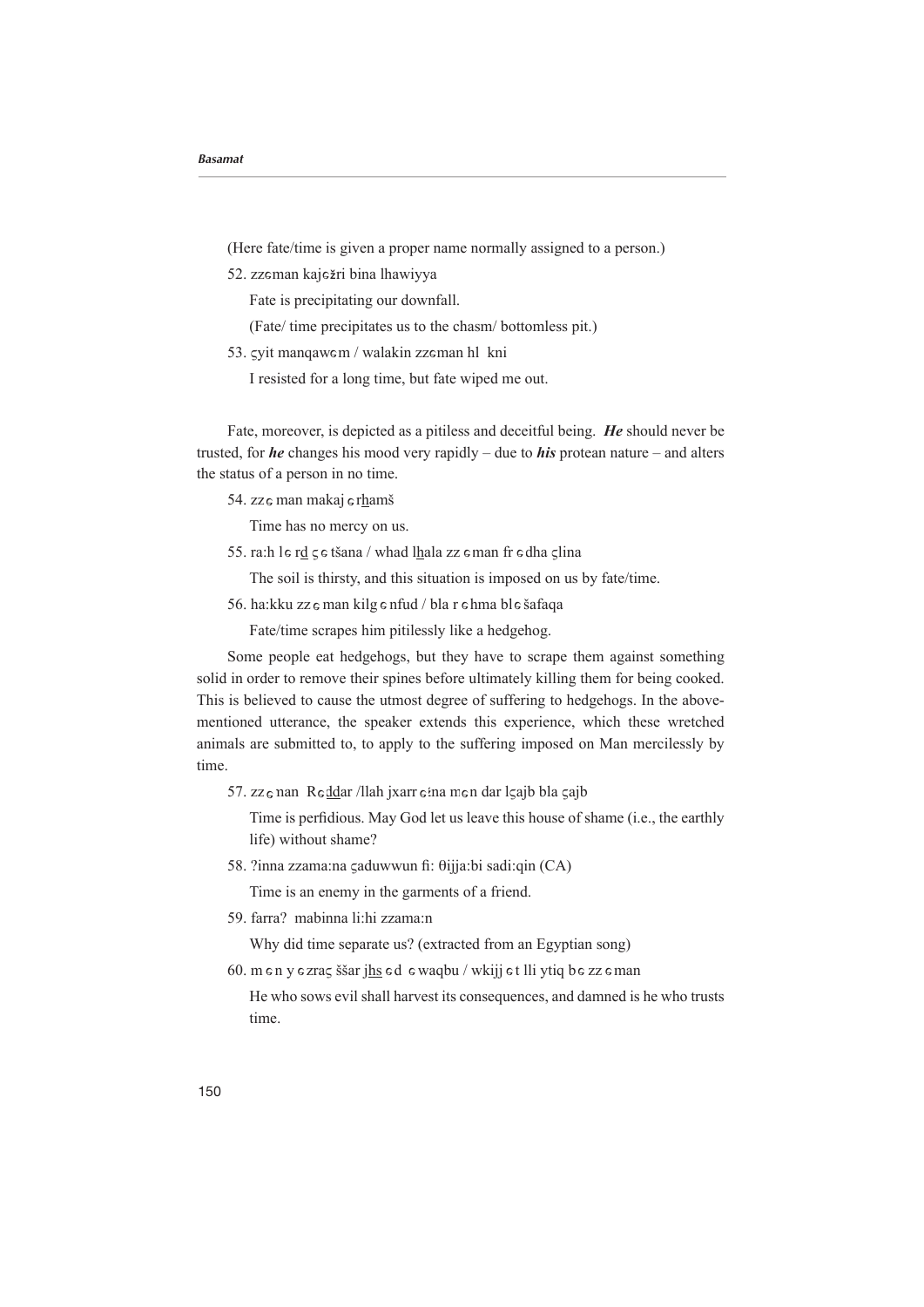61. ?inna ššabi:bata na:run ?in ?aradta biha ?amran / faba:dirhu ?inna ddahra mutfi:ha (CA) (El-Mraghi, 1982: 277)

Youth is a flame. Make haste if you want to fulfil something with it, for time will extinguish it.

Notice how vividly El-Majdoub (undated) expresses the idea of the protean nature of fate, apostrophizing it as follows:

62. rah dak zz e man wnasu / wža da zz e man bfasu  $(p.12)$ 

That time went away with his people, and this time arrives with his hatchet.

63. ya da zz $\epsilon$  man yal $R \epsilon$  ddar / t $\epsilon$  yy $\epsilon$  hti m $\epsilon$  n kan s $\epsilon$  ltan /

 $wr$   $\epsilon$  kk  $\epsilon$  bti m  $\epsilon$  n kan ra  $\epsilon$  i (p. 10)

Oh treacherous fate/time! You overthrew the king, and lifted he who was shepherd.

64. m e n llay e qra l e zz e man e quba / yži e la ra $\leq$ u m e kbub  $(p. 10)$ 

He who doesn't foresee the repercussions of time will fall down on his head.

However, despite the mighty power of fate/time, some people believe that they should outwit him, or, at least, they should confront him, instead of surrendering submissively to him:

65. de rbu zze man bre kla

They kicked fate.

66. xe<u>ss</u>ek twa<mark>žeh</mark> zzeman

You have to confront fate.

67. xessna netçawnu çla zzeman

We have to support one another against fate.

### **Conclusion 5.**

The MA data on time reveals that this abstract concept is understood and experienced in metaphoric terms. These metaphors of time conceived in terms of space, a valuable commodity, as well as an enemy give a piece of evidence to the fact that it is often the case that for human beings to understand abstract notions – such as time – they need to get a grasp on them by means of concrete concepts that are more clearly delineated in their experience. Metaphor, thus, far from being extra tricks with words, emerges as an indispensable cognitive human tool.

Moreover, the linguistic metaphors discussed in this section give ample testimony to the inadequacy of any literal similarity view for the analysis of the processes involved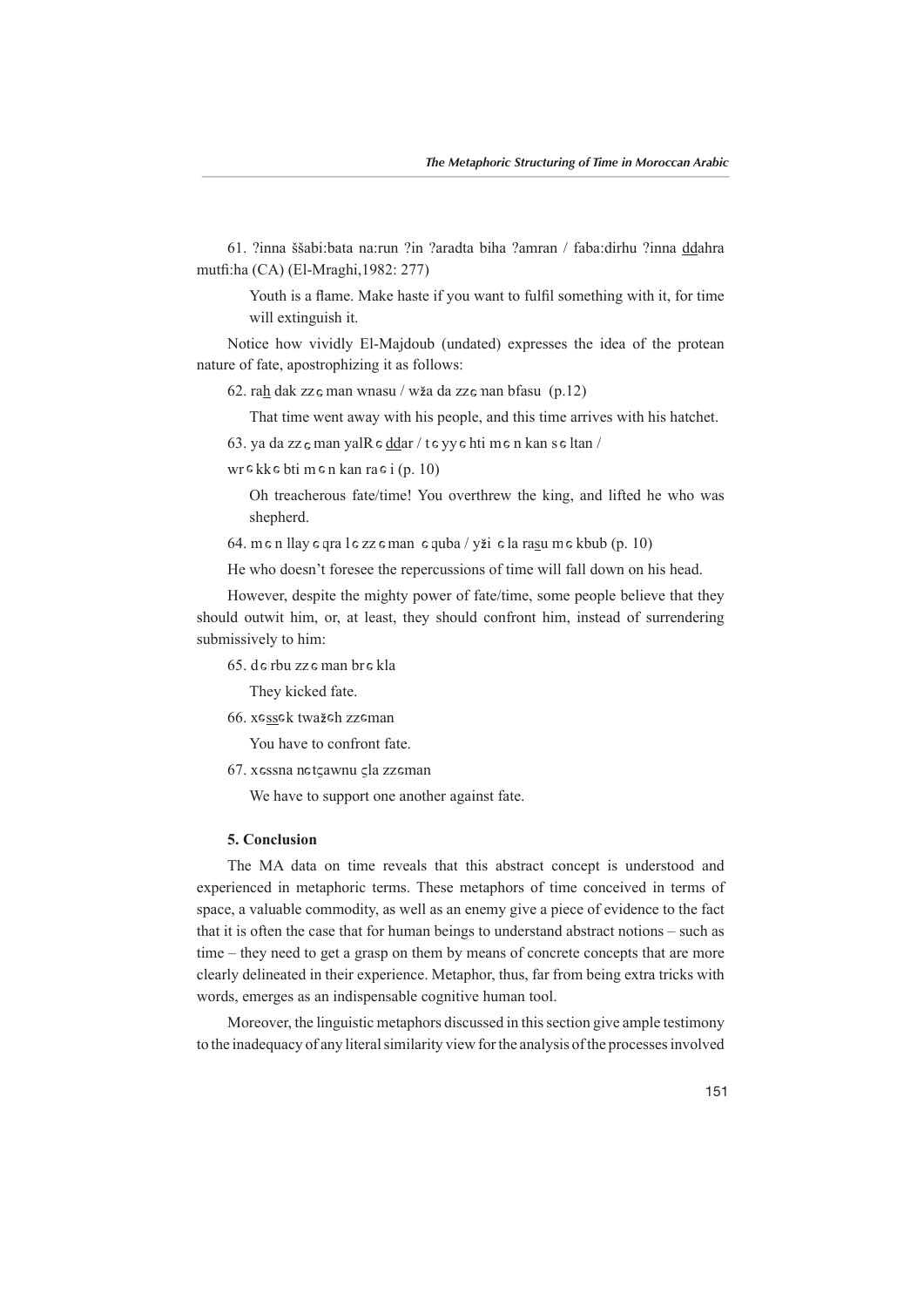in metaphoric production and processing. Lakoff and Johnson's (1980, 1999) accounts are much more solidly grounded. In  $(22)$ , for example, we are not comparing time to a bird flying, but the bird here is used as a palpable, more delineated, source domain via which we understand our psychological experience of temporality. Time is a target domain that is less delineated and therefore hard to understand in its own terms. To be able to talk about it and understand it, people belonging to various cultures tend to map it onto more delineated domains, such as that of moving objects.

Nevertheless, as I also argued in Berrada (2007), some conceptual metaphors may be recurrent cross-culturally, yet their metaphoric linguistic instantiations may be culture specific and may vary considerably from one language to another. For instance, in MA, as we have demonstrated above, time is conceptualized as a moving object, yet unlike English and other languages reported in (Ast, 2006), the MA data I have collected does not include the visual images of time flowing or flying as an arrow. Moreover, as we have observed in section 2, we may find pronounced linguistic variations even in very closely related varieties, such as Tunisian Arabic and Moroccan Arabic, which stand in a diaglossic situation with Classical Arabic.

### **References**

Ali, Yussuf (1993). The Holy Qur'an. Edited and revised by The Presidency of Islamic Researches. Al Madina Al Munawarah: The Custodian of the Two Holy Mosques King Fahd Complex for the Printing of the Holy Qur'an.

Ast, Olga (2006). "Visualization of Time Flow: An Artistic Inquiry into the Development of the Visual Metaphor," 12th International Symposium on Flow Visualization Göttingen ISFV website (1-9).

Berrada, Khalid (2007). "Food Metaphors: A Contrastive Approach," metaphoric. de13/2007 (7-38).

Boroditsky, Lera (1999). "First Language Thinking for Second language Understanding: Mandarin and English Speakers' Conceptions of Time," Proceedings of the Twenty-<br>first Annual Meeting of the Cognitive Science Society, Vancouver, BC.

Boroditsky, Lera (2000). "Metaphoric Structuring: Understanding Time through Spatial Metaphors," Cognition 75 (1-28).

Casasantos, Daniel, and Boroditsky, Lera (2003). "Do We Think about Time in Terms of Space?" 25th Annual Meeting of the Cognitive Science Society, CogSci 2003 (216- $221$ ).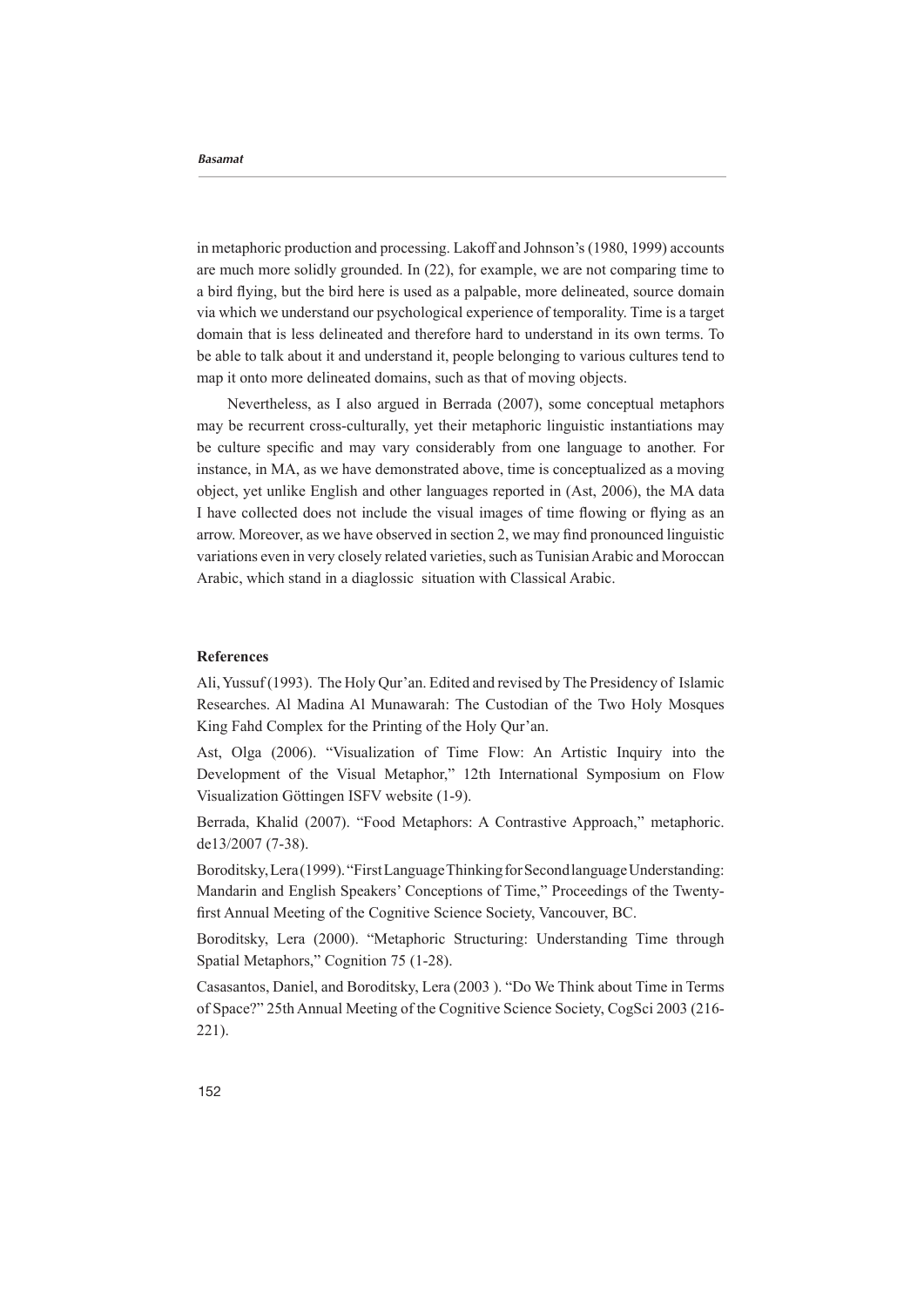Doring, Martin and Osthus, Dietmar (2000). « Les Métaphores de la Musique/La Musique Comme Métaphore, » in Abreu, J.M (Ed.) La Communication Multilingue et l'Intéractivité au-delà des Mots. Brest (132-144).

Dowden, Bradley (2007). "Time," The Internet Encyclopaedia of Philosophy www. nvvam.org/education/memori.

El-Jarmiti, A. and M. Amin (1951). Albalagha Alwadhiha. Egypt: Dar Alma'arif.

El-Majdoub, Abdurrahman (undated). Al-qawl Almaatur min Kalam Ashaykh Abdurrahman. Casablanca: Dar Ihya'a Al'ulum.

El-Mraghi, M. (1982). Ulumu Albalagha. Beirut: Dar Al-Kutub Al-'Ilmia.

Engberg-Pedersen(1999). "Elisabeth Space and time," In Jens Allwood, and Peter Gardenfors (Eds.), Cognitive semantics: Meaning and cognition. Amsterdam and :Philadelphia

John Benjamins Publishing Company (131-152).

Forceville. Charles (in press). "An Introduction to Pictorial and Multimodal Metaphors," to appear in: Basamat, Vol. 4. University Hassan II, Mohamedia.

Howe, L.W. (1987). "Time and its Metaphors". Contemporary Philosophy. Vol. XI, No.  $10$   $(5-6)$ .

Ibn Kathir, H.D. (1995). Tafsiru Lqur'an Alaadhim. (4 Vols.) Beirut: Maktabat Nour Al'ilmijia.

Lakoff, George. (1987). Women, Fire, and Dangerous Things: What Categories Reveal about the Mind, Chicago: The University of Chicago Press.

Lakoff, George (1993). "The contemporary Theory of Metaphor," in: A. Ortony (Ed.): Metaphor and Thought, Cambridge: CUP (202-251).

Lakoff, George and Mark Johnson (1980). Metaphors We Live By, London: The University of Chicago Press.

Lakoff, George and Mark Johnson (1999). Philosophy in the Flesh: The Embodied Mind and its Challenge to Western Thought, New York: Basic Books.

Maalei, Zuhair (in press): Metaphor, Embodiment, and Culture: Evidence from Tunisian Arabic. Amsterdam: Benjamins.

Maniali, Franson (1997): "On the Spatial Basis of Conceptual Metaphors," International Journal of Communication Vol. VII, 1-2: (157-167)

Moore, Ezra (2000): Spatial Experience and temporal metaphors in Wolof. Doctoral Dissertation. UC Berkeley.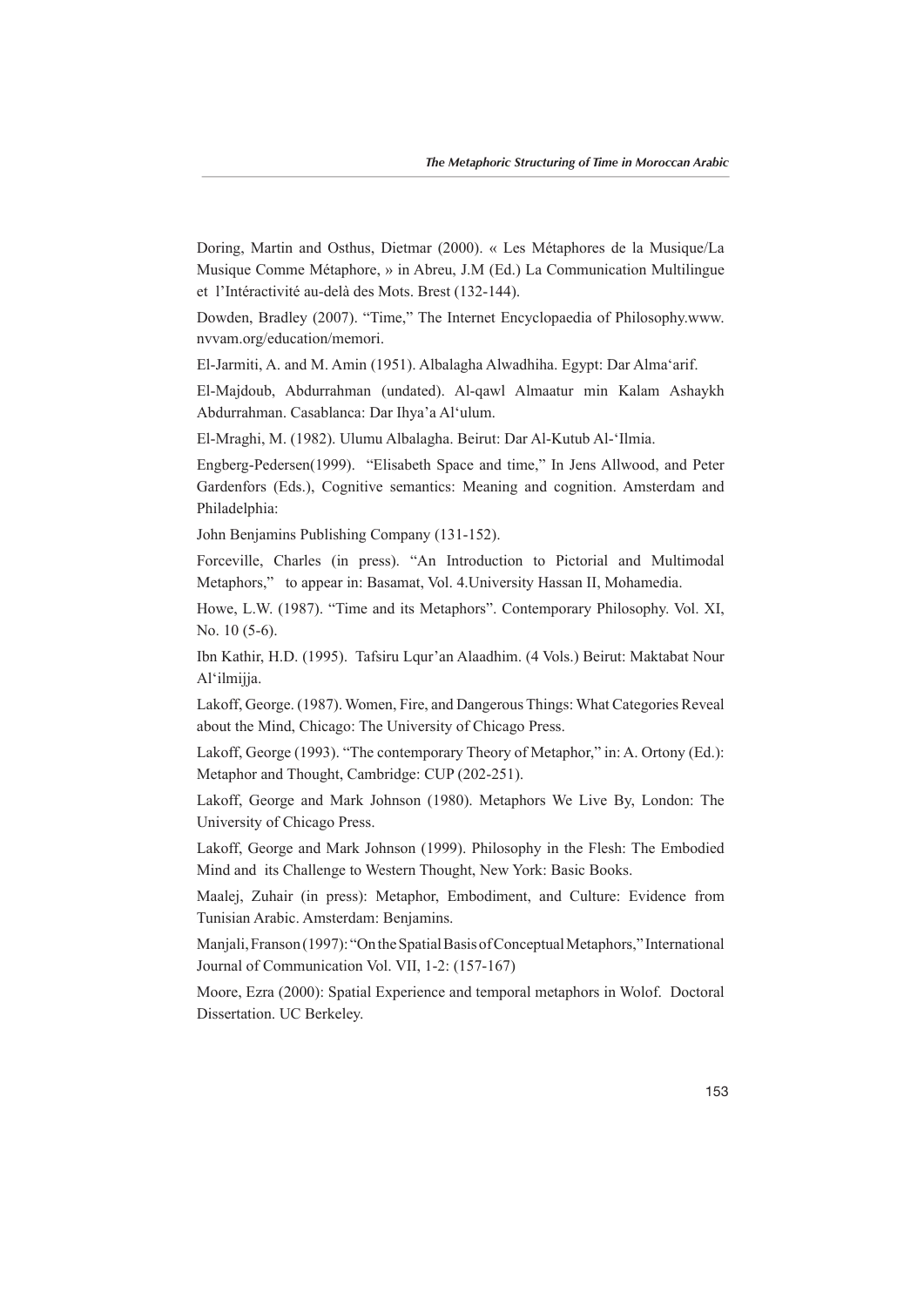Shinohara, Kazuko (1999): Epistemology of Space and Time. Kwansei Gakuim University Press.

Yu, Ning (1998): The Contemporary Theory of Metaphor: A Perspective from Chinese. Philadelphia: John Benjamins.

# **Key to Phonetic Transcription**

| <b>Consonants</b> |              |  |  |  |  |
|-------------------|--------------|--|--|--|--|
| റ                 | بمطم امططمأم |  |  |  |  |

| $\gamma$     | glottal stop                           | ?ardun            | land                          |
|--------------|----------------------------------------|-------------------|-------------------------------|
| b            | voiced bilabial stop                   | ba:bun            | door                          |
| t            | voiceless alveolar stop                | baytun            | room                          |
| $\theta$     | voiceless dental fricative             | θaςlabun          | $f$ <sup>o</sup> $\mathbf{x}$ |
| ž            | voiced palato-alveolar fricative       | žamalun           | camel                         |
| h            | voiceless pharyngeal fricative         | hani:nun          | nostalgia                     |
| $\mathbf{X}$ | voiceless velar fricative              | xa:lid            | eternal                       |
| d            | voiced alveolar stop                   | da:run            | house                         |
| $\bullet$    | voiced dental fricative                | $\bullet$ anbun   | sin                           |
| r            | voiced alveolar trill                  | rahmatun          | mercy                         |
| Z            | voiced alveolar fricative              | zallatun          | lapse                         |
| S            | voiceless alveolar fricative           | samakun           | fish                          |
| š            | voiceless palato-alveolar fricative    | ša:hidun          | a witness                     |
| S            | voiceless pharyngealized               |                   |                               |
|              | alveolar fricative                     | sawmun            | fasting                       |
| d            | voiced pharyngealized alveolar stop    | na:diratun        | beaming                       |
| t            | voiceless pharyngealized alveolar stop | $ta$ :?irun       | a bird                        |
| $\varsigma$  | voiced pharyngeal fricative            | $\varsigma$ ilmun | science                       |
| R            | voiced uvular fricative                | Rari:bun          | strange                       |
| $\mathbf{f}$ | voiceless bilabial fricative           | fanna:nun         | artist                        |
| q            | voiceless uvular stop                  | qalbun            | heart                         |
| k            | voiceless velar stop                   | kabi:run          | big                           |
| 1            | voiced dental lateral                  | laylun            | night                         |
| g            | voiced velar stop                      | gles (MA)         | sit down                      |
| m            | voiced bilabial stop                   | maža:zun          | trope                         |
| $\mathsf{n}$ | voiced alveolar nasal                  | nahnu             | we                            |
| h            | voiceless glottal fricative            | huna:ka           | there                         |